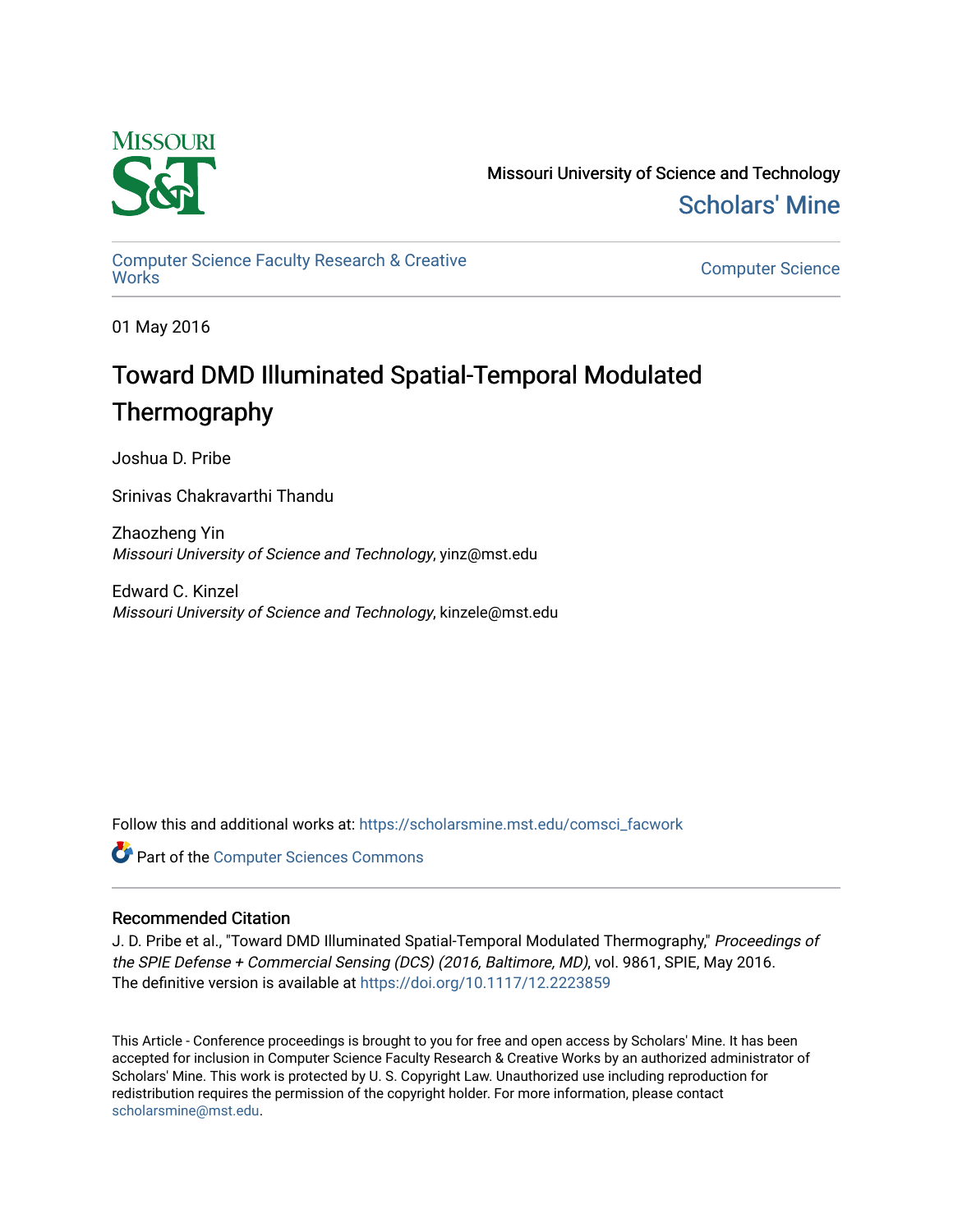# **Toward DMD illuminated spatial-temporal modulated thermography**

Joshua D. Pribe<sup>a</sup>, Srinivas C. Thandu<sup>b</sup>, Zhaozheng Yin<sup>b</sup>, Edward C. Kinzel<sup>a</sup> <sup>a</sup>Dept. of Mechanical and Aerospace Engineering, Missouri University of Science and Technology, 400 W. 13<sup>th</sup> Street, Rolla, MO, USA 65409; <sup>b</sup>Dept. of Computer Science, Missouri University of Science and Technology, 500 W. 15<sup>th</sup> Street, Rolla, MO, USA 65409

#### **ABSTRACT**

This paper reports on a system using a Digital Micromirror Device (DMD) to modulate a near-infrared laser source spatially and temporally. The DMD can produce an arbitrary heat source varying both spatially and temporally over the target. When the thermal response of the target surface is recorded using a thermal imager, this provides new possibilities in subsurface defect detection, partially with regard to features whose orientation does not allow them to be resolved using conventional thermographic inspection techniques. In this respect it is similar to conventional focused spot detection approaches; however, the DMD allows the signal to be frequency/phase multiplexed which provides for simultaneous interrogation over a large area. The parallel nature of the process permits a longer inspection time at each point which has signal-to-noise benefits. Preliminary experiments demonstrating the multiplexing approach are presented using a low-cost thermal imager. A NIR laser is spatially and temporary modulated to generated multiple thermal line sources on the surface of a composite circuit board. The infrared response is demodulated point-by-point at each drive frequency. This permits the thermal response from each line source to be resolved individually. Beyond damage detection the approach also has applications to system identification. Initial limitations due to the test setup are discussed along with future system improvements.

**Keywords:** Active Thermography, Nondestructive Evaluation, Digital Micromirror Device (DMD), Defect Detection, Laser Modulation

#### **1. INTRODUCTION**

Thermography (radiometric imaging to map surface temperature) is a widely used technique for non-destructive testing. Generally, an infrared (IR) imager is used to monitor the surface temperature of a target and identify discontinuities caused by uneven thermal conduction. Active thermography involves illuminating the target with a known heat flux to provide more accurate detection of defects. It has been widely studied and demonstrated for identifying features that impede the flow of heat away from the surface. A typical example is the detection of delamination defects in composites. Several temporal modulation schemes have been studied intensively; notably a single short pulse and a sinusoidal modulation, known as pulse and lock-in thermography, respectively. Both involve uniform spatial illumination of the target.

In lock-in thermography, a temporally modulated light source heats a target. Thermal waves then propagate through the target perpendicular to its surface. Defects parallel to the surface reflect some of the incident light back to the surface, producing a temperature difference and shifting the phase of the light wave at the surface. An IR camera can then be used to record the temperature at the surface and identify defects. This effect has been used to study, for example, delaminations, impact damage, and fatigue cracks in aerospace materials<sup>1</sup>.

A problem arises for defects that are perpendicular to the target surface, which may elude detection with the traditional approach. This is because neither lock-in nor pulse thermography generates a thermal gradient tangential to the surface.

A rule detecting these types of defects with pulse thermography was defined by Maldague<sup>2</sup>: the smallest detectable defect has a radius that is "at least one to two times its depth under the surface." Several attempts have been made to improve on this. Initially, studies investigated extending pulse thermography, typically by scanning a pulsing laser across the target surface and analyzing the lateral heat diffusion from each pulse $3-4$ .

\*kinzele@mst.edu; phone 1 573 341-7254

Thermosense: Thermal Infrared Applications XXXVIII, edited by Joseph N. Zalameda, Paolo Bison, Proc. of SPIE Vol. 9861, 98610Z · © 2016 SPIE · CCC code: 0277-786X/16/\$18 · doi: 10.1117/12.2223859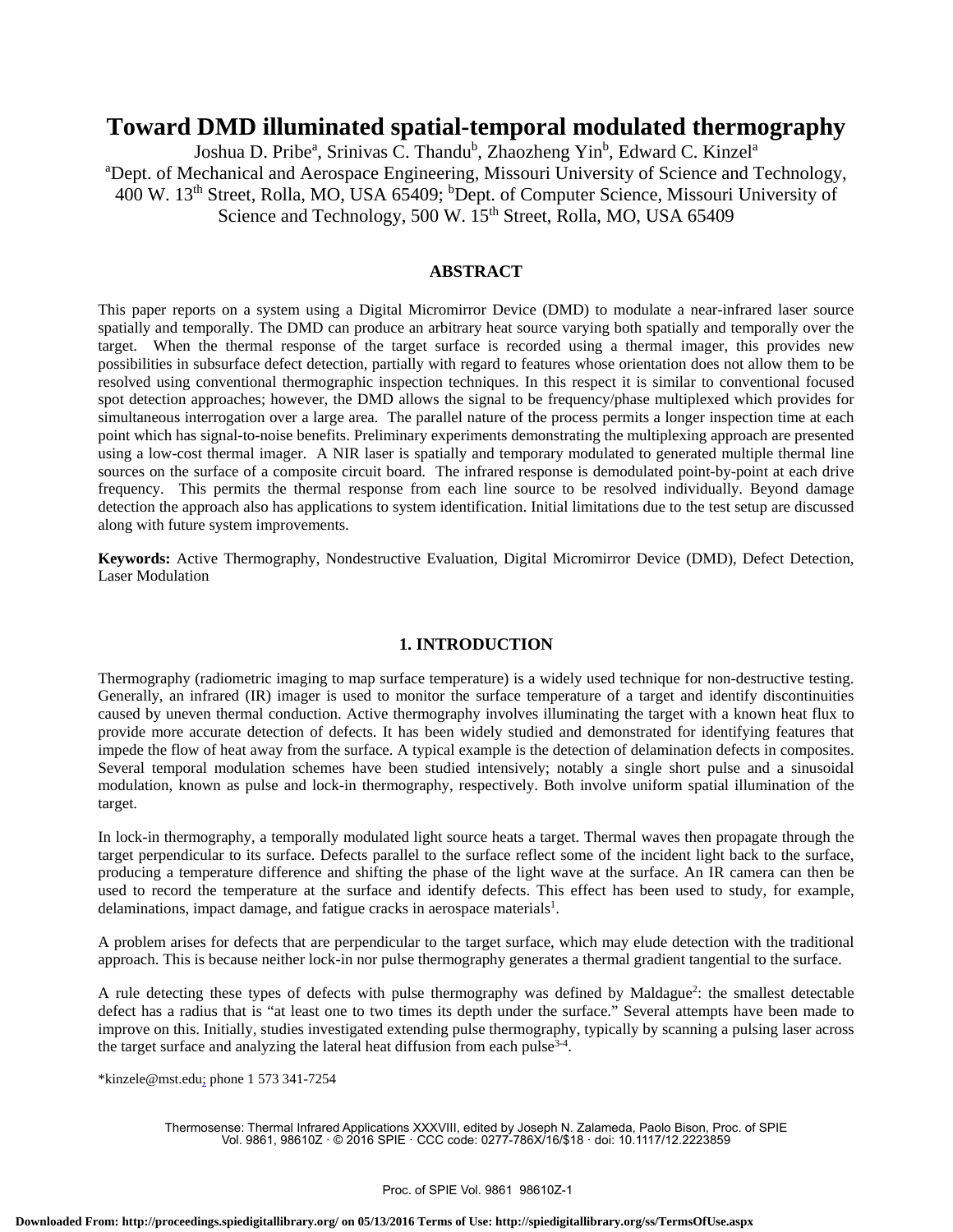In terms of lock-in thermography, Lugin<sup>5</sup> created lateral thermal flows by exciting a target for a long enough period of time that thermal waves reflected from the back surface. This technique essentially used the same principle as traditional lock-in thermography to detect defects but with the waves propagating laterally across the surface rather than through the target. Pech-May et. al.<sup>6</sup> developed a model for characterizing perpendicular cracks using a single Gaussian spot or line excitation. Finally, Thiel et. al.<sup>7</sup> used two line sources modulated at the same frequency but with a phase shift of  $\pi$ radians in order to detect perpendicular cracks in between the two sources. These two line sources were projected onto the target using a DMD.

In this paper, we propose expanding the concept of using the DMD to spatially and temporally modulate the heat flux on a surface. In general the target can be modulated by a large combination of different point or line sources that control the expansion of spherical or cylindrical thermal waves in the substrate. By modulating these sources at different frequencies the sources are multiplexed and can demodulated in frequency space during post processing of the time history of the surface. This avoids the requirement of moving the illumination around the surface during an experiment and permits longer time histories to be recorded (because the entire surface is sampled simultaneously). Deviations from the expected diffusion response from the source can be used to detect damage such as cracks. Alternatively because the amplitude and phase response are material dependent, the same technique can be used to identify the materials and classify a structure beyond its surface reflectivity.

#### **2. MODELING**

A two-dimensional finite difference model was created in MATLAB to first simulate the lateral heat diffusion in FR-4 from a single modulated source with a nearby crack. This solves the heat diffusion equation:

$$
k_x \frac{\partial^2 T}{\partial x^2} + k_y \frac{\partial^2 T}{\partial x^2} = \rho c_p \frac{\partial T}{\partial t}
$$
 (1)

The lateral boundaries are insulated while convection  $(h=5 \text{ W/m}^2 \cdot \text{K})$  is applied to the top and bottom surfaces along with the time and position dependent heat flux due to the heat source. Figure 1 shows the temperature results 20s that illustrate heat diffusing vertically and laterally from a uniform 2 Hz source and a 2 Hz line source (50 µm wide).



Figure 1. Top: heat diffusion from a uniform 2 Hz source exciting the entire target surface. Bottom: heat diffusion from a 2 Hz line source exciting the middle of the target surface.

The uniform 2 Hz source simulates a traditional lock-in thermography approach, which, as expected, is blind to the perpendicular crack. In the simulation of the 2 Hz line source, however, the crack clearly impedes the lateral thermal diffusion. Amplitude and phase plots of these simulations are shown in Figure 2.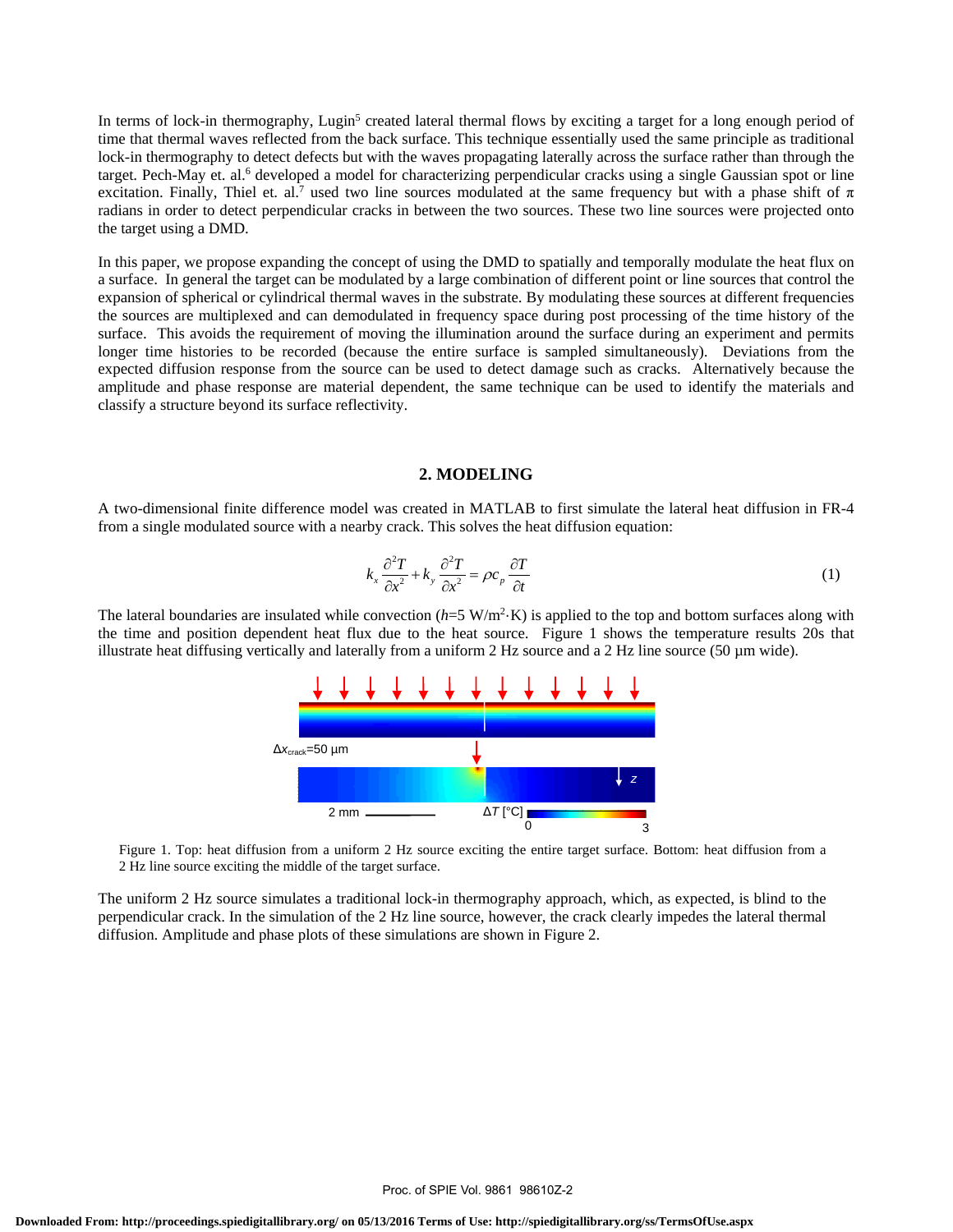

Figure 2. Simulated amplitude and phase at 2 Hz of uniform illumination and line source from Figure 3. A discontinuity (noted by the circles) is visible at the crack location in both amplitude and phase of the line source.

Similar to conventional lock-in thermography, the phase image for the line source is the most useful since the phase roll-off is much wider than the amplitude response as the thermal wave diffuses through the target<sup>8</sup>. This result from the line source supports the work of Pech-May et. al.<sup>6</sup>. Meanwhile, as expected, the vertical crack did not cause any discontinuities in the target response to the uniform 2 Hz excitation.

To establish a framework for our study, the response of FR-4 under excitation from line sources at 2, 2.1, 2.2, 2.3, and 2.4 Hz was also simulated. A 3-D plot showing the temperature amplitude at each frequency is shown in Figure 3.



Figure 3. Simulated amplitude plot of FR-4 under excitation from 5 line sources. The line sources rise in frequency from left to right along the x dimension. The DC offset is due to transient heating of the target.

Figure 4 provides another visualization of the same simulation. In Figure 4, the amplitude and phase at each frequency are plotted with respect to the x direction.



Figure 4. Simulated amplitude and phase at the drive frequencies from Figure 3.

Figures 3 and 4 both indicate that each line source has its own region of influence that can be analyzed by demodulating the target response at the known drive frequencies. A wide variety of patterns with line sources at difference frequencies can be created to interrogate various targets, and, based on these simulation results, individual frequencies can be "reused" as long as the second line source at the same frequency is sufficiently far away from the first. The experiment procedure described below attempted to replicate this result with 5 separate sources on a piece of FR-4.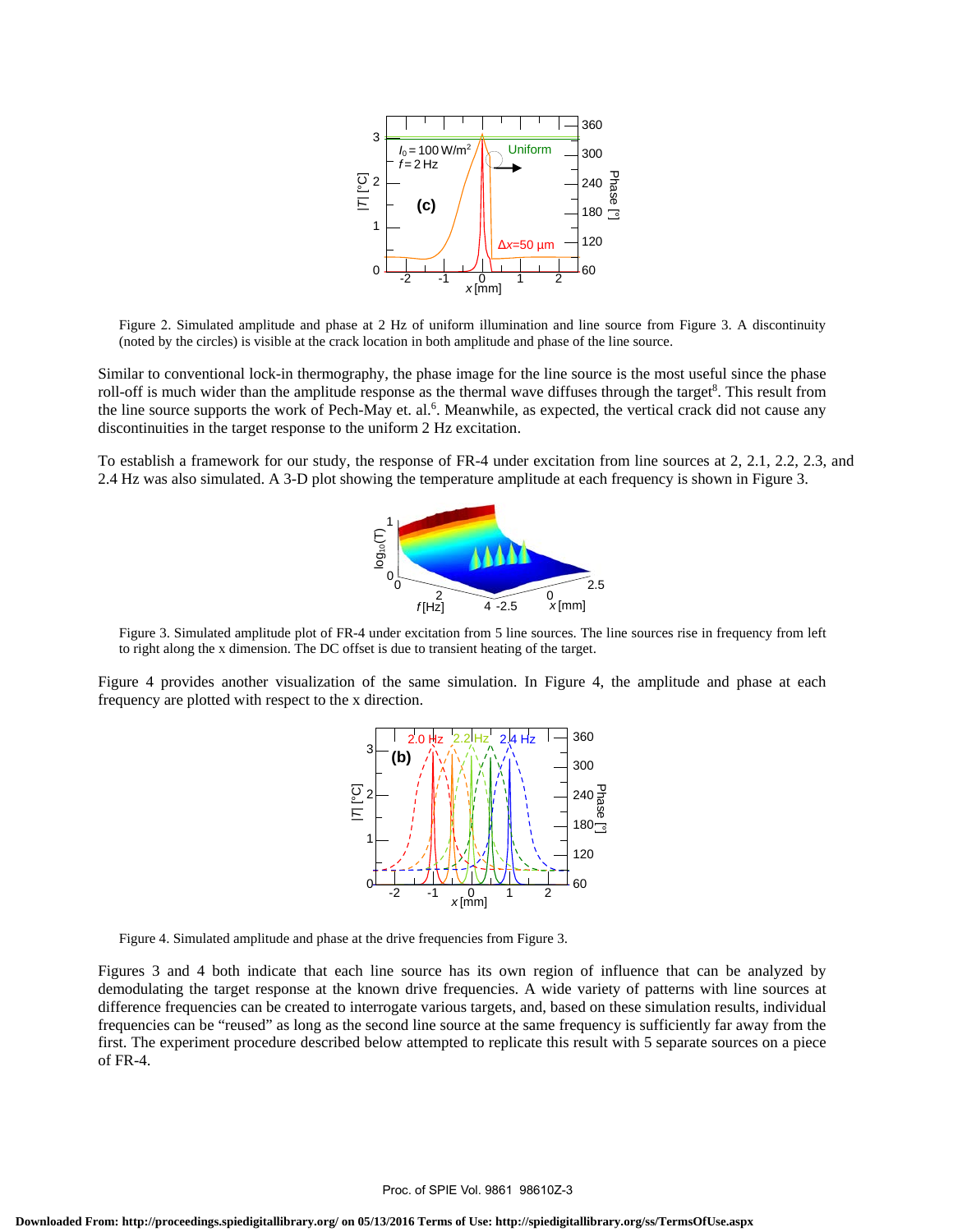#### **3. METHODS**

#### **3.1 Experimental Setup**

In the experiment, a 30 W Coherent Duo FAP ( $\lambda_0$ =810 nm) laser beam was homogenized by passing through a light pipe. The homogenized beam was then imaged onto the DLP chip of a Dell 1209 projector. The DLP mirrors were configured by the image or video on a computer connected to the projector. For this demonstration a movie generated in MATLAB of the source was played through the projector to image it onto the target. The surface temperature of the target is monitored using a DRS Tamarisk 320 uncooled infrared imager. This camera is not radiometrically calibrated which is acceptable as long as the response is linear due to the fact that the technique does not require absolute temperature measurements. A diagram of this setup is shown in Figure 5.



Figure 5. Experimental setup schematic. Outside of this setup, a computer is connected to the DMD projector. Additionally, the target is mounted on a stage.

A picture of this setup is shown in Figure 6.



Figure 6. Picture of experimental setup. The inset shows the box containing the entire setup and the desktop computer used to control the laser and the DMD. A second computer was used to control the IR camera.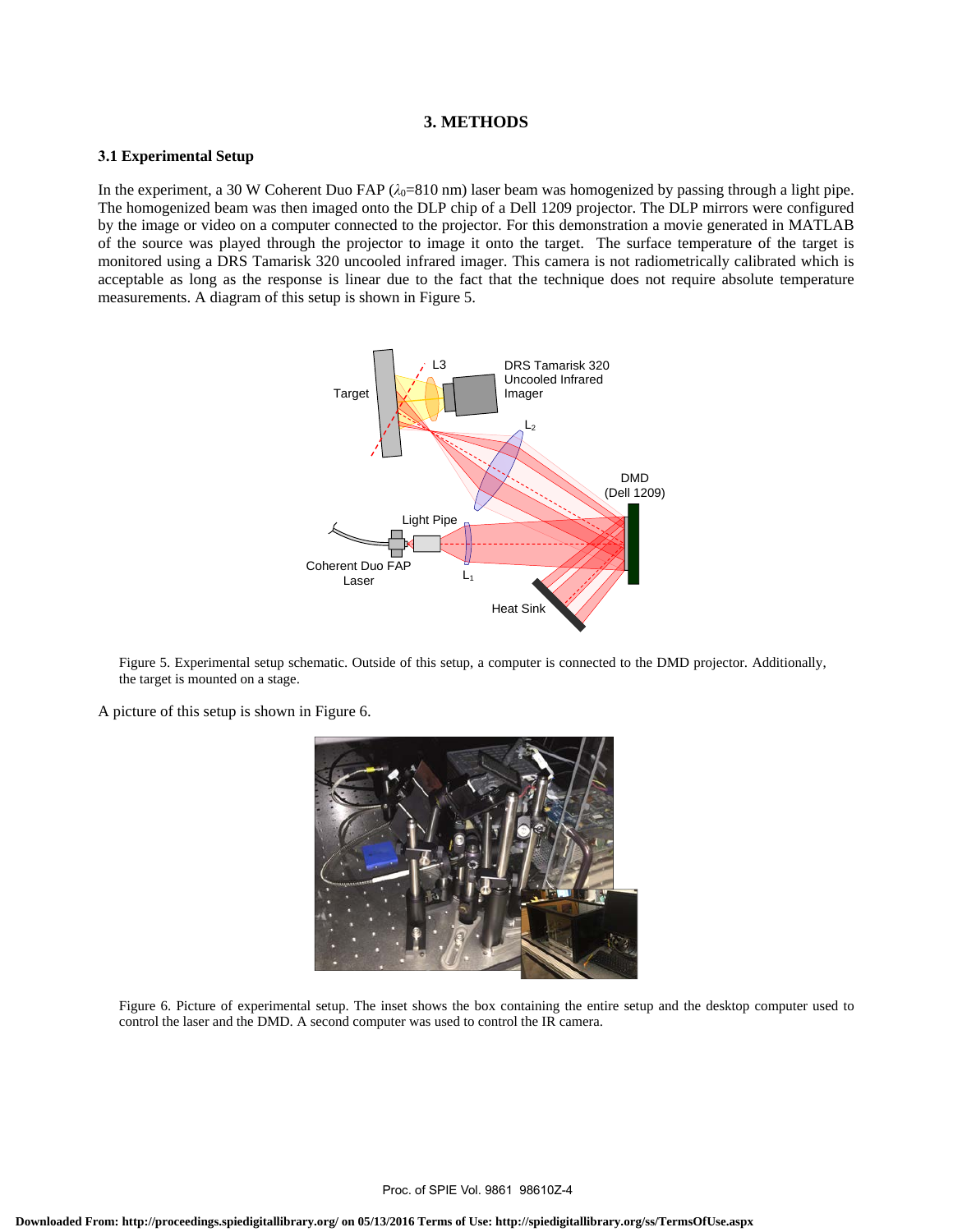This setup allows the illumination at multiple points on the target to be varied individually at different frequencies depending on the video that is being played on the computer screen. An experiment can then be run for an extended period and the pixels demodulated at the various drive frequencies.

#### **3.2 Procedure and Data Analysis**

The laser in the experiment was controlled by a LabVIEW program that both set the laser power and turned it on and off. Several video files of sinusoidally modulated rectangles created using MATLAB were loaded into a PowerPoint presentation on the computer that interfaced with the DMD projector. The target was a piece of copper-plated FR-4 with the bare FR4 face facing the thermal imager (see in Fig. 6). Note that the FR4 was spray painted black to maximize emissivity.

On the data collection side, the IR camera recorded at a rate of 30 frames per second, meaning that we could record sources modulated at up to 3 Hz without significant distortion problems. Additionally, the camera recorded a 320×240 pixel video, which corresponded to an 8×6-mm area on the target. The video recorded by the camera was processed using MATLAB. Prior to demodulating the target response, however, the temperature data in each column (i.e. the y direction) at each time step was averaged to reduce noise. This was possible because the line sources and the resulting lateral thermal diffusion were assumed to be uniform. Finally, the MATLAB program produced amplitude and phase plots at each drive frequency.

### **4. RESULTS**

The results were found using a pristine target in order to demonstrate the demodulation process. Improvements to the experimental setup need to be made prior to running tests with simulated defects, for reasons described in the following section. A raw camera image prior to the start of the test of the five line sources used is shown in Figure 7.



Figure 7. Raw IR camera image of line sources.

Video was recorded for 2 minutes and 30 seconds at the standard camera frame rate of 30 Hz. Line sources at frequencies of 1, 1.2, 1.4, 1.6, and 1.8 Hz were projected onto the target as shown in Figure 7. The amplitude and phase response at each frequency are shown in Figure 8.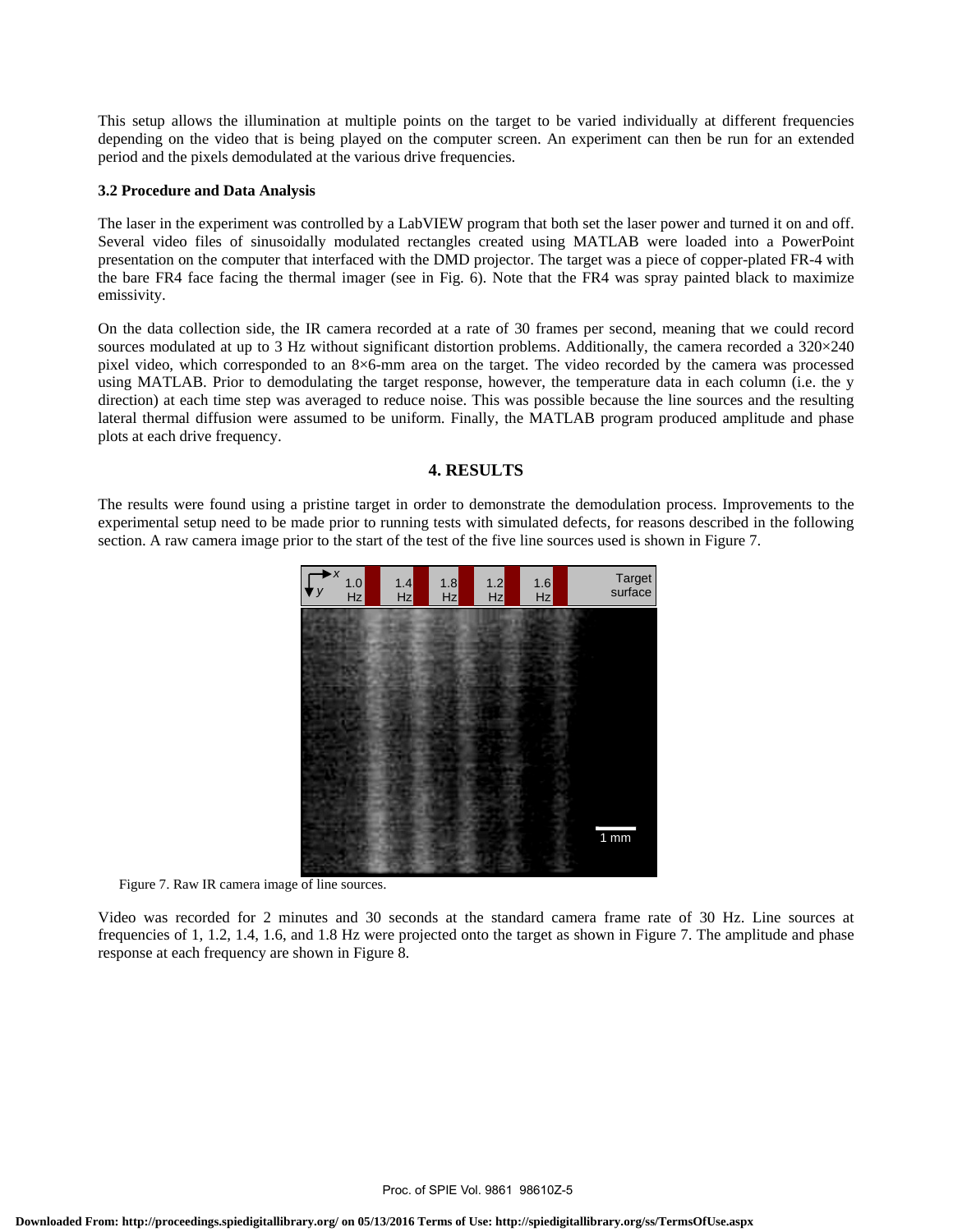

Figure 8. Results from demodulating the response of the target surface. Left: normalized amplitude vs. x position. Right: phase vs. x position. In both plots, the frequencies (in Hz) of the line sources are listed next to the corresponding traces.

The amplitude traces indicate that, as expected, the response at each frequency was independent of the others, demonstrating thermal superposition. However, the decay on either side of each amplitude peak is not symmetrical. This can be attributed to misalignment in the system (i.e. between the laser and the DMD projector and between the DMD and the target), resulting in non-uniform illumination including ghost images of the targets slightly offset from the original target.

The phase roll-off does not agree with Figure 4. This is because the simulation response is for a near-line source as opposed to the much wider line sources in Fig. 7 (nearly 500  $\mu$ m, 50% duty cycle). This results in superposition of the phase response over the wider line sources, which serves to wash out the phase response. Figure 9 shows a two dimension demodulation example where two university logos where imaged at different frequencies (2.0 and 2.2 Hz) onto the same FR4 substrate. The amplitude response allows the two logos to be distinguished. The blurriness is from a combination of focusing errors and the effects of thermal diffusion allowing the image to spread.



Figure 9. Result of projecting (a) two university logos simultaneously projected onto FR4, the logos were modulated at different frequencies. The images were obtained by demodulating a movie recorded by the thermal camera at (a) 2 and (b) 2.2 Hz respectively.

There are several issues with the setup shown in Figs. 5 and 6. Specifically, we could not confirm that the response of the thermal imager is linear with respect to temperature and light reflected from the DMD is not precisely focused onto the target. Both the DMD plane and the target are significantly rotated with respect to the optical axis of the imaging lens  $(L_2)$ . This configuration was selected on the basis of convenience when aligning the laser source to the DMD but leads to significant aberrations of the imaged source. This can be corrected by illuminating the DMD in a more conventional beam path shown in Fig. 10. The addition of a spatial filter in the Fourier plane of the collection lens  $(L<sub>2</sub>)$ also removes diffractive ghost images on the target. A key disadvantage for proper imaging is the target must be canted to allow observation with the focused thermal camera. This can be resolved using a beam splitter to make both the illumination and observation axes normal to the surface at the expense of reducing the illumination efficiency.